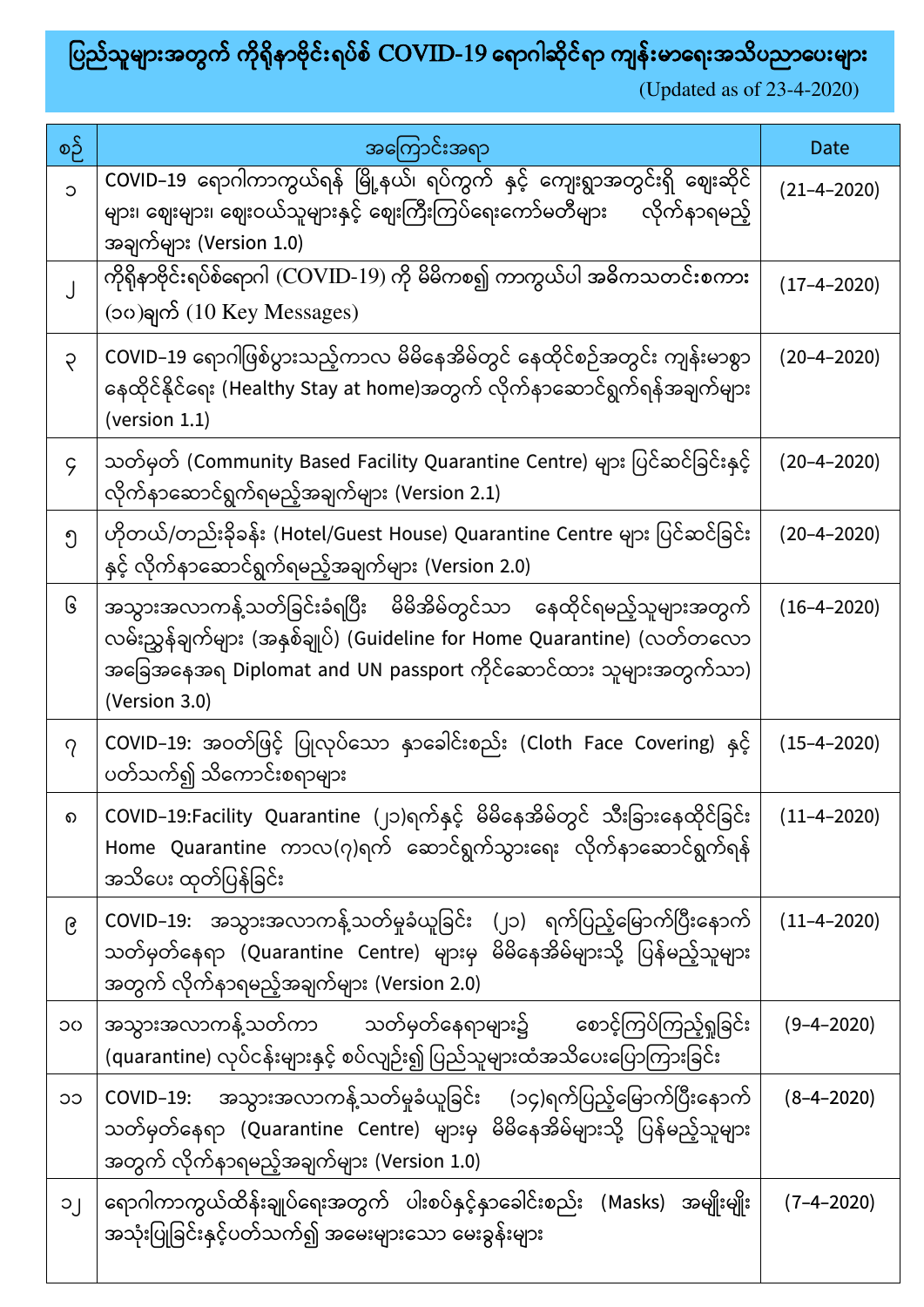| ၁၃        | COVID–19: ကိုရိုနာဗိုင်းရပ်စ်ရောဂါ ကာကွယ်ရေးအတွက် Hand Speaker/ Loud<br>Speaker ကျန်းမာရေးပညာပေးအချက်အလက်များ (အမှတ်စဉ် – ၈)                                                            | $(8 - 4 - 2020)$  |
|-----------|-----------------------------------------------------------------------------------------------------------------------------------------------------------------------------------------|-------------------|
| рc        | COVID–19: ကိုရှိနာဗိုင်းရပ်စ်ရောဂါ ကာကွယ်ရေးအတွက် Hand Speaker/ Loud<br>Speaker ကျန်းမာရေးပညာပေးအချက်အလက်များ (အမှတ်စဉ် – ၁၄)                                                           | $(3-4-2020)$      |
| ၁၅        | လေကြောင်း၊ ရေကြောင်းနှင့် နယ်စပ်ဒေသများမှတစ်ဆင့် မြန်မာနိုင်ငံအတွင်းသို့<br>ဝင်ရောက်လာသူများအတွက် COVID–19 ရောဂါ သတိပေးအချက်အလက်များ<br>(Poster)                                        | $(3-4-2020)$      |
| ၁၆        | နေ့စဉ်ဘဝမှာ ခပ်ခွာခွာနေပါ (Poster)                                                                                                                                                      | $(1 - 4 - 2020)$  |
| $\Omega$  | COVID–19: ကိုရိုနာဗိုင်းရပ်စ်ရောဂါ ကာကွယ်ရေးအတွက် Hand Speaker/ Loud<br>Speaker ကျန်းမာရေးပညာပေးအချက်အလက်များ (အမှတ်စဉ် – ၁ မှ ၁၂)                                                      | $(26 - 3 - 2020)$ |
| ၁၈        | COVID–19 ရောဂါ မြန်မာနိုင်ငံတွင် လက်ရှိဖြစ်ပွားနေသော အဆင့်အား ထိရောက်စွာ<br>ထိန်းချုပ်ရပ်တန့်နိုင်ရန် မိမိတို့ပြည်သူများအားလုံးမှ လတ်တလော ဦးစားပေး<br>ပူးပေါင်း ဆောင်ရွက်ရမည့်အချက်များ | $(29 - 3 - 2020)$ |
| ၁၉        | ဟိုတယ်/တည်းခိုခန်း (Hotel/ Guest House Quarantine Centre) များ<br>ပြင်ဆင်ခြင်း နှင့် လိုက်နာဆောင်ရွက်ရမည့်အချက်များ (Version 1.0)                                                       | $(26 - 3 - 2020)$ |
| O         | သတ်မှတ် Community Based Facility Quarantine Centre များ ပြင်ဆင်ခြင်းနှင့်<br>လိုက်နာဆောင်ရွက်ရမည့် အချက်များ                                                                            | $(26 - 3 - 2020)$ |
| ၂၁        | Guideline for Home Quarantine အသွားအလာကနဲ့သတ်ခြင်းခံရပြီး မိမိအိမ်<br>တွင်သာ နေထိုင်ရမည့်သူများအတွက် လမ်းညွှန်ချက်များ (အနှစ်ချုပ်)                                                     | $(26 - 3 - 2020)$ |
| JJ        | လေကြောင်း၊ ရေကြောင်းနှင့် နယ်စပ်ဒေသများမှတစ်ဆင့် မြန်မာနိုင်ငံအတွင်းသို့<br>ဝင်ရောက်လာသူများအတွက် COVID–19 ရောဂါ သတိပေးအချက်အလက်များ<br>(Poster)                                        | $(22 - 3 - 2020)$ |
| <b>SL</b> | လတ်တလောအသက်ရှူလမ်းကြောင်းဆိုင်ရာရောဂါ<br>ဖြစ်ပွားသော<br>2019-nCoV<br>ဒေသမှ ပြန်လာသူများ ခွင့်သွားစဉ်/ အိမ်တွင် နေထိုင်စဉ် လိုက်နာရမည့် အချက်များ                                        | $(22 - 3 - 2020)$ |
| JĢ        | လတ်တလောအသက်ရျူလမ်းကြောင်းဆိုင်ရာရောဂါ<br>ဖြစ်ပွားသော<br>2019-nCoV<br>ဒေသမှ ပြန်လာသူများ၏ အတူနေမိသားစုဝင်များ လိုက်နာရန်                                                                 | $(7 - 2 - 2020)$  |
| ၂၅        | Coronavirus Disease 2019 (COVID–19) ဖြစ်ပွားနေစဉ်ကာလအတွင်း အများ<br>ပြည်သူနှင့်သက်ဆိုင်သောနေရာများတွင် ပိုးသတ်သန့်စင်ခြင်းဆိုင်ရာ သိကောင်းစရာ<br>များ (Version 1.1)                     | $(6 - 4 - 2020)$  |
| ၂၆        | နေ့စဉ်ဘဝမှာ ခပ်ခွာခွာနေပါ (Poster)                                                                                                                                                      | $(25 - 3 - 2020)$ |
| J?        | COVID–19 ရောဂါကာကွယ်ထိန်းချုပ်ရေး ကျန်းမာရေးအသိပညာပေးနိူးဆော်ချက်<br>များ (Chinese Language)                                                                                            | $(6 - 4 - 2020)$  |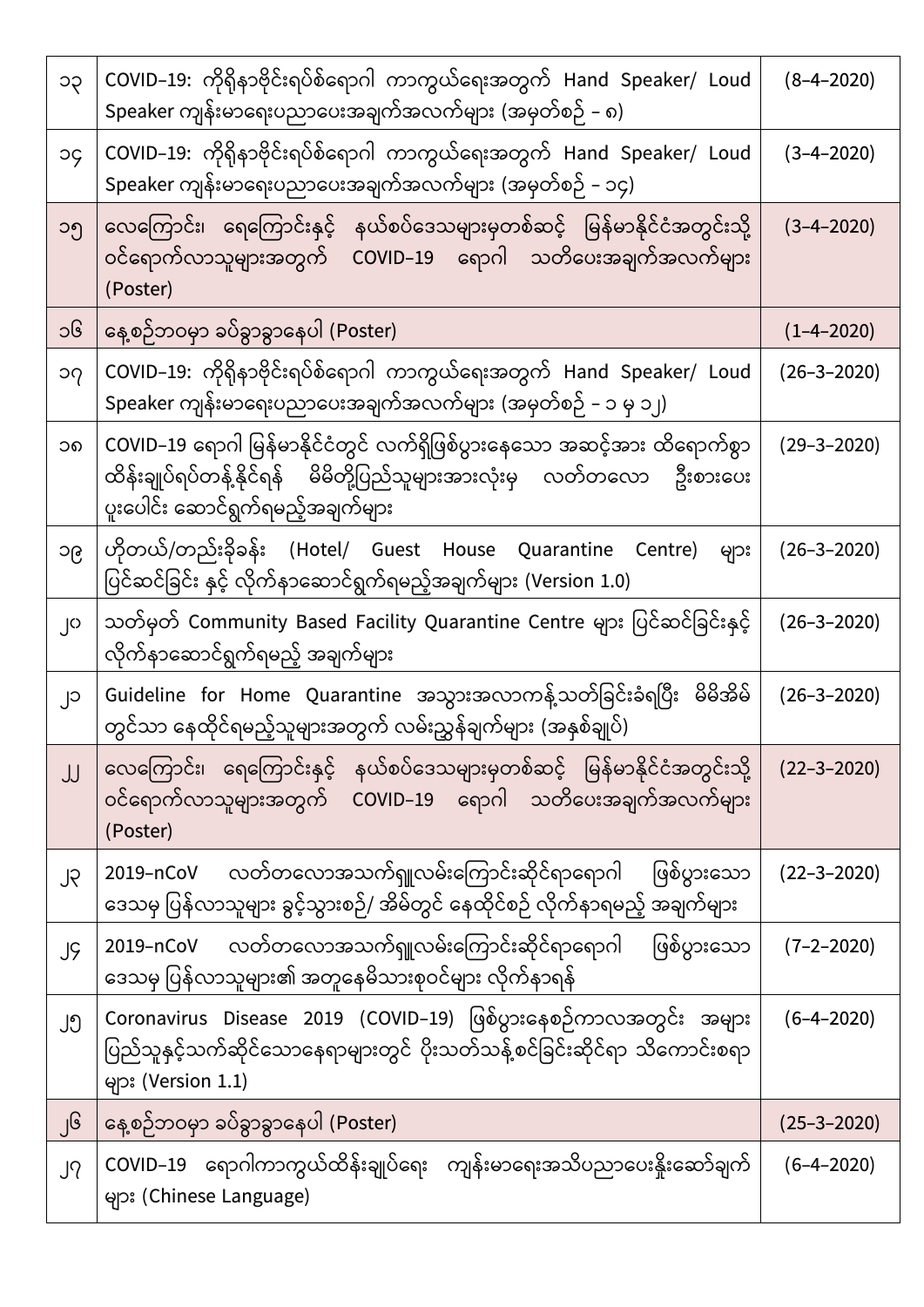| ၂၈        | COVID–19 ရောဂါကာကွယ်ထိန်းချုပ်ရေး ကျန်းမာရေးအသိပညာပေးနိုးဆော်ချက်<br>များ (လားဟူ ဘာသာ)                                                                | $(5 - 4 - 2020)$  |
|-----------|-------------------------------------------------------------------------------------------------------------------------------------------------------|-------------------|
| ၂၉        | COVID–19 ရောဂါကာကွယ်ထိန်းချုပ်ရေး ကျန်းမာရေးအသိပညာပေးနိူးဆော်ချက်<br>များ (မွန် ဘာသာ)                                                                 | $(3-4-2020)$      |
| OÇ        | COVID–19 ရောဂါကာကွယ်ထိန်းချုပ်ရေး ကျန်းမာရေးအသိပညာပေးနိူးဆော်ချက်<br>များ (ပအို့ဝ် ဘာသာ)                                                              | $(3-4-2020)$      |
| ၃၁        | COVID–19 ရောဂါကာကွယ်ထိန်းချုပ်ရေး ကျန်းမာရေးအသိပညာပေးနိူးဆော်ချက်<br>များ (အခါ ဘာသာ)                                                                  | $(2 - 4 - 2020)$  |
| LÇ        | COVID–19 ရောဂါကာကွယ်ထိန်းချုပ်ရေး ကျန်းမာရေးအသိပညာပေးနိုးဆော်ချက်<br>များ (ကယန်း ဘာသာ)                                                                | $(31 - 3 - 2020)$ |
| 99        | COVID–19 ရောဂါကာကွယ်ထိန်းချုပ်ရေး ကျန်းမာရေးအသိပညာပေးနှိုးဆော်ချက်<br>များ (တီးတိန် ဘာသာ)                                                             | $(24 - 3 - 2020)$ |
| <b>SS</b> | COVID–19 ရောဂါကာကွယ်ထိန်းချုပ်ရေး ကျန်းမာရေးအသိပညာပေးနိူးဆော်ချက်<br>များ (ရခိုင် ဘာသာ)                                                               | $(24 - 3 - 2020)$ |
| ၃၅        | COVID–19 ရောဂါကာကွယ်ထိန်းချုပ်ရေး ကျန်းမာရေးအသိပညာပေးနိူးဆော်ချက်<br>များ (စကောကရင် ဘာသာ)                                                             | $(24 - 3 - 2020)$ |
| ၃၆        | COVID–19 ရောဂါကာကွယ်ထိန်းချုပ်ရေး ကျန်းမာရေးအသိပညာပေးနိူးဆော်ချက်<br>များ (ပိုးကရင် ဘာသာ)                                                             | $(24 - 3 - 2020)$ |
| 99        | COVID–19 ကာကွယ်ဖို့ မောင်တို့မယ်တို့ လိုက်နာစို့ (Poster)                                                                                             | $(24 - 3 - 2020)$ |
| ၃၈        | စားသောက်ဆိုင်များ၊ ဟိုတယ်စားသောက်ခန်းမများအတွက်<br>ကိုရှိနာဗိုင်းရပ်စ်<br>COVID–19 ရောဂါကာကွယ်ရေးနည်းလမ်းများ (Poster)                                | $(24 - 3 - 2020)$ |
| 56        | COVID–19 ဆပ်ပြာနှင့် ရေ ကို အသုံးပြု လက်ဆေးခြင်းဖြင့် ကာကွယ်ပါ (Poster)                                                                               | $(24 - 3 - 2020)$ |
| <b>ço</b> | ဟိုတယ်နှင့် Facility Quarantine Centre များတွင် ကိုရှိနာဗိုင်းရပ်စ်ရောဂါ (COVID–<br>19) ကူးစက်ပြန့်ပွားမှုမှ ကာကွယ်ရန် လိုက်နာဆောင်ရွက်ရမည့်အချက်များ | $(24 - 3 - 2020)$ |
| ၄၁        | ကိုရိုနာဗိုင်းရပ်စ်ရောဂါ (COVID–19) နှင့်ပတ်သက်၍ အမေးများသောမေးခွန်းများ<br>နှင့်အဖြေများ                                                             | $(17 - 3 - 2020)$ |
| SJ        | COVID–19: ကိုရိုနာဗိုင်းရပ်စ်ရောဂါ မိမိကစ၍ကာကွယ်ပါ (ပြည်သူများအတွက်)<br>(Poster)                                                                      | $(10 - 3 - 2020)$ |
| 99        | COVID–19: ကိုရိုနာဗိုင်းရပ်စ်ရောဂါ မိမိကစ၍ကာကွယ်ပါ (ဟိုတယ်နှင့် ခရီးသွား<br>လုပ်ငန်းရှင်များ၊ ပြည်တွင်း/ပြည်ပ ခရီးသွားများအတွက်) (Poster)             | $(10 - 3 - 2020)$ |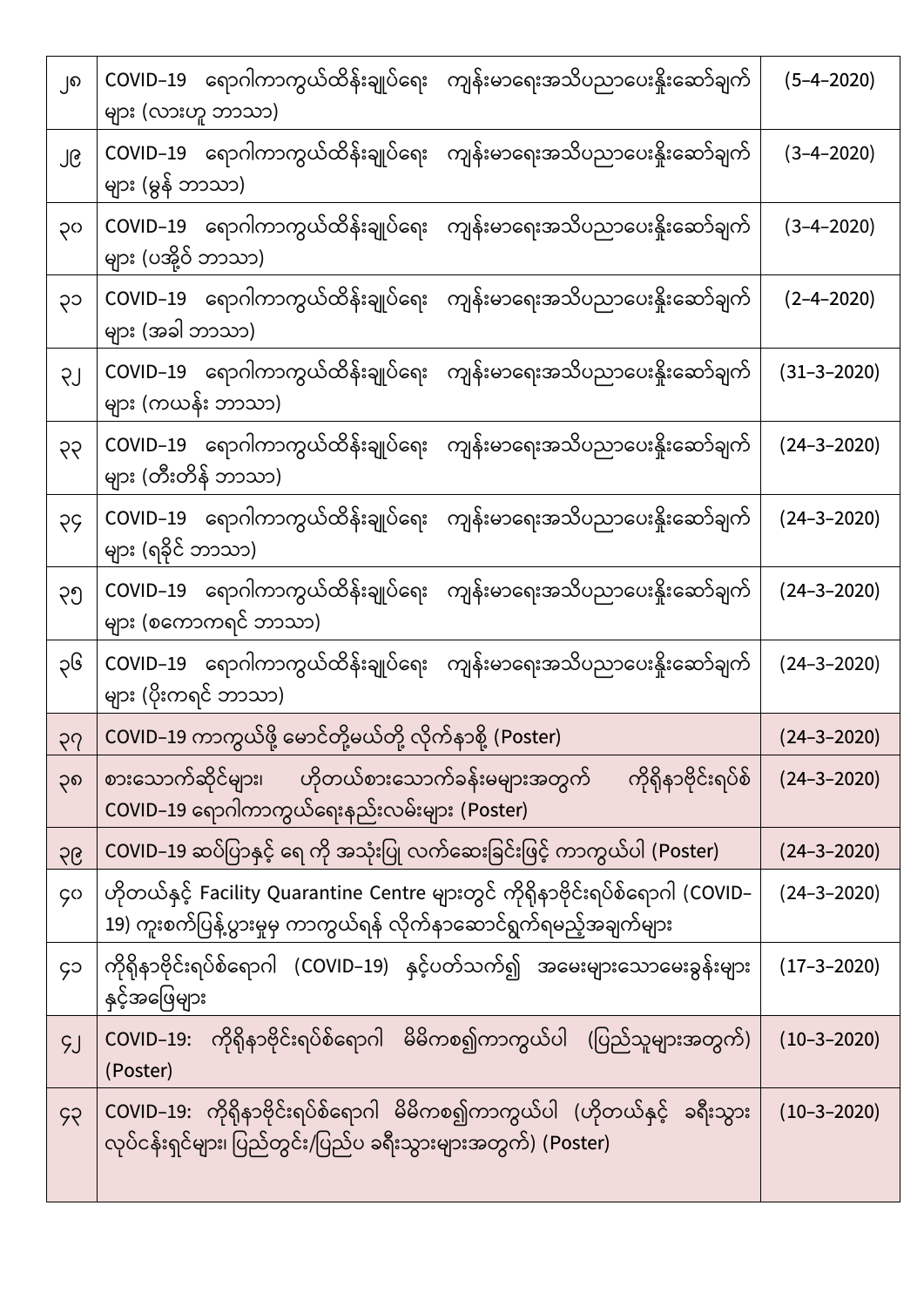| <b>çç</b> | COVID–19 ရောဂါနှင့် ပတ်သက်၍ ပြည်သူများသို့ အသိပေးနိုးဆော်ချက်<br>နေပြည်တော်၊                                                                                 | $(3 - 3 - 2020)$                |
|-----------|--------------------------------------------------------------------------------------------------------------------------------------------------------------|---------------------------------|
| ၄၅        | ကိုရိုနာဗိုင်းရပ်စ်ရောဂါ (COVID–19) ကာကွယ်ပါ ပိုစတာ (Version 1.3) (Poster)                                                                                   | $(1 - 3 - 2020)$                |
| ç၆        | Disease (COVID–19) လတ်တလော အသက်ရူလမ်းကြောင်း<br>Coronavirus<br>ဆိုင်ရာရောဂါနှင့် ပတ်သက်၍ ပြည်သူများထံ ပန်ကြားခြင်း နေပြည်တော်၊                               | $(28 - 2 - 2020,$<br>11 a.m)    |
| 59        | COVID-19: Health Declaration Card with Health Advice for Travellers<br>(Myanmar, English & Chinese Languages)                                                | $(26 - 2 - 2020)$               |
| ၄၈        | COVID–19: Health Advice for Travellers – ခရီးသွားများအတွက် ကျန်းမာရေး<br>ဆိုင်ရာ သတိပေးချက်                                                                  | $(26 - 2 - 2020)$               |
| ၄၉        | Cabin Announcement for Prevention of Coronavirus (COVID-19) -<br>လေယာဉ်ပေါ်တွင် ကိုရှိနာဗိုင်းရပ်စ်ရောဂါ (COVID–19) ကာကွယ်ရေး အသိပေး<br>ပြောကြားချက်         | $(25 - 2 - 2020)$               |
| ၅၀        | Coronavirus Disease 2019 (COVID-19) လတ်တလော အသက်ရှူလမ်းကြောင်း<br>ဆိုင်ရာရောဂါနှင့် ပတ်သက်၍ ပြည်သူများထံ ပန်ကြားခြင်း နေပြည်တော်၊                            | $(23 - 2 - 2020,$<br>22:30 p.m) |
| ၅၁        | COVID-19 IECs in Kachin Language                                                                                                                             | $(18 - 2 - 2020)$               |
| ၅၂        | COVID-19 IECs in Shan Language                                                                                                                               | $(17 - 2 - 2020)$               |
| ၅၃        | Health warning and awareness on bus and airplanes before departure                                                                                           | $(17 - 2 - 2020)$               |
| ၅၄        | Q&A for COVID-19                                                                                                                                             | $(17 - 2 - 2020)$               |
| ၅၅        | ပြည်သူ့ဆေးရုံများတွင် 2019–nCoV လတ်တလော အသက်ရှူလမ်းကြောင်းဆိုင်ရာ<br>ရောဂါလူနာနှင့်ပတ်သက်၍ ဆေးရုံဆင်းလူနာများအား လမ်းညွှန်မှာကြားချက်များ<br>(ပိုးမတွေ့လူန၁) | $(11 - 2 - 2020)$               |
| ၅၆        | ပြည်သူ့ဆေးရုံများတွင် 2019–nCoV လတ်တလော အသက်ရှူလမ်းကြောင်းဆိုင်ရာ<br>ရောဂါလူနာနှင့်ပတ်သက်၍ ဆေးရုံဆင်းလူနာများအား လမ်းညွှန်မှာကြားချက်များ<br>(ပိုးတွေ့လူန၁)  | $(11 - 2 - 2020)$               |
| ၅၇        | 2019 Novel Coronavirus (2019-nCoV): Health Education & Traveller Advice<br>in Chinese Language (Poster)                                                      | $(7 - 2 - 2020)$                |
| ၅၈        | 2019 Novel Coronavirus (2019–nCoV): လတ်တလော အသက်ရှူလမ်းကြောင်း<br>ရောဂါ ကာကွယ်ဖို့ မောင်တို့မယ်တို့ လိုက်နာစို့ (Poster)                                     | $(7 - 2 - 2020)$                |
| ၅၉        | Novel Coronavirus (2019–nCoV): သင်နှင့် သင့်မိသားစုကျန်းမာရေး<br>2019<br>စနစ်တကျလက်ဆေးပေး (Sticker)                                                          | $(6 - 2 - 2020)$                |